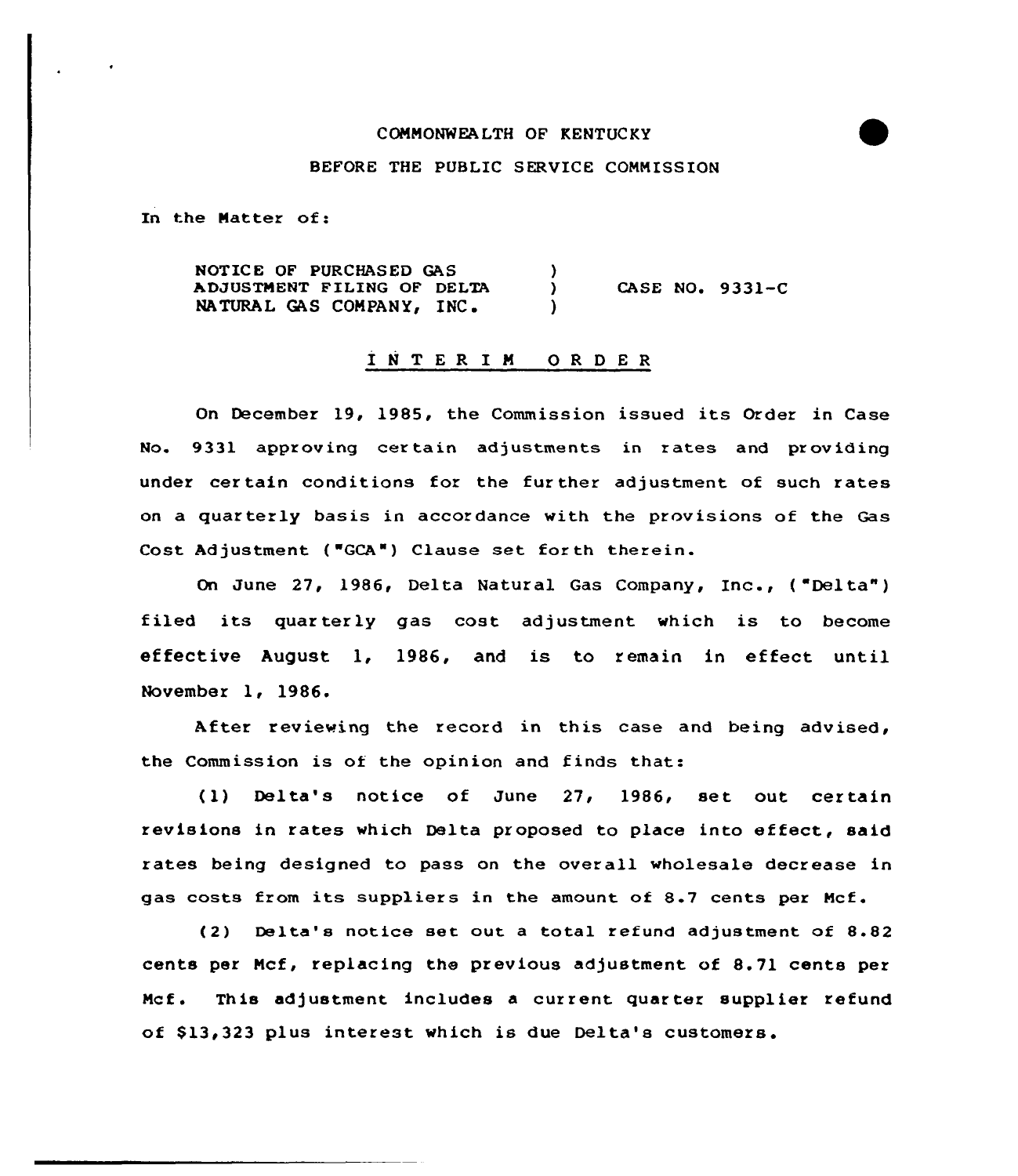{3) Delta's notice set out a current quarter actual adjustment in the amount of 31.35 cents per Mcf to compensate for previous over-recovery of gas cost by the company through the operation of its gas cost recovery procedure.

(4) Delta's notice set out a balance adjustment of 10.2 cents per Mcf to compensate for under-collections which occurred as a result of previous gas cost, refund and balance adjustments. Due to warmer than normal weather, Delta proposed to calculate the balance adjustment using sales for <sup>2</sup> quarters rather than <sup>1</sup> abnormally low quarter. This adjustment results in a lower retail rate and should be approved on a one-time basis.

{5) Delta proposed a gas cost recovery rate in the amount of \$3.4064 per Mcf. This is an increase of \$0.0404 per Mcf from the rate previously in effect. The increase represents the combined effect of the supplier decrease, refund, actual and balance adjustments. Due to warmer than normal weather, Delta also proposed to adjust the gas cost recovery rate by adding 200,000 Mcf to annual sales. The effect of normalizing sales in this manner is to lower the gas cost recovery rate from S3.658 to the proposed \$3.4064. This adjustment should be approved on a onetime basis.

{6) Delta's adjustment in rates contained in the Appendix to this Order under the gas cost adjustment provisions approved by the Commission in its Order in Case No. 9331 dated December 19, 1985, should be approved on an interim basis to be effective with final meter readings on and after August 1, 1986.

 $-2-$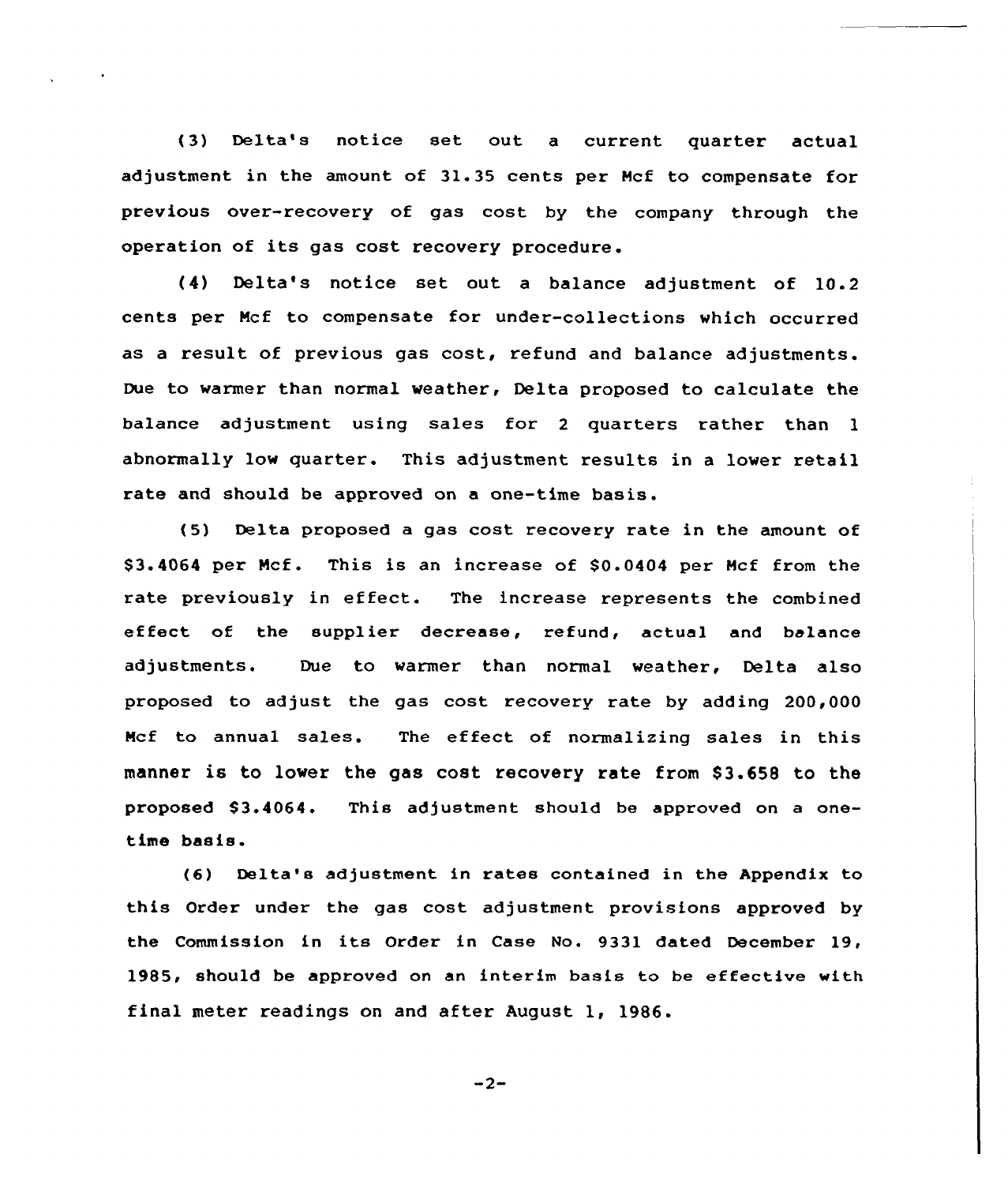(7) Following Delta's submission in this case of certain information concerning the purchases of Delta and Delta Resources, the Commission finds that Delta should show cause as to why the price of \$3.83 per Mcf that Delta is paying Wiser Oil should not be lowered. An alternative market price of \$2.50 per Mcf has been established through Delta Resources' purchases from Wiser.

IT IS THEREFORE ORDERED that:

(1) The rates in the Appendix to this Order be and they hereby are authorized on an interim basis and subject to refund, effective with final meter readings on and after August 1, 1986.

(2) The gas cost recovery rate shall be \$3.4064 per Mcf as Delta proposed effective with final meter readings on and after August 1, 1986.

(3) Within 30 days of the date of, this Order Delta shall file with this Commission its revised tariffs setting out the rates authorized herein.

(4) Because of the substantially lower rate that Delta Resources is paying Wiser Oil, as compared to what Delta is paying, Delta shall show cause as to why the Commission should not lower Delta's allowed rate to Wiser. <sup>A</sup> hearing is hereby set for September 16, 1986, at 9:30 a.m., Eastern Daylight Time, in the Commission's offices, Frankfort, Kentucky.

(5) Delta shall file written testimony in this case on or before August 25, 1986.

 $-3-$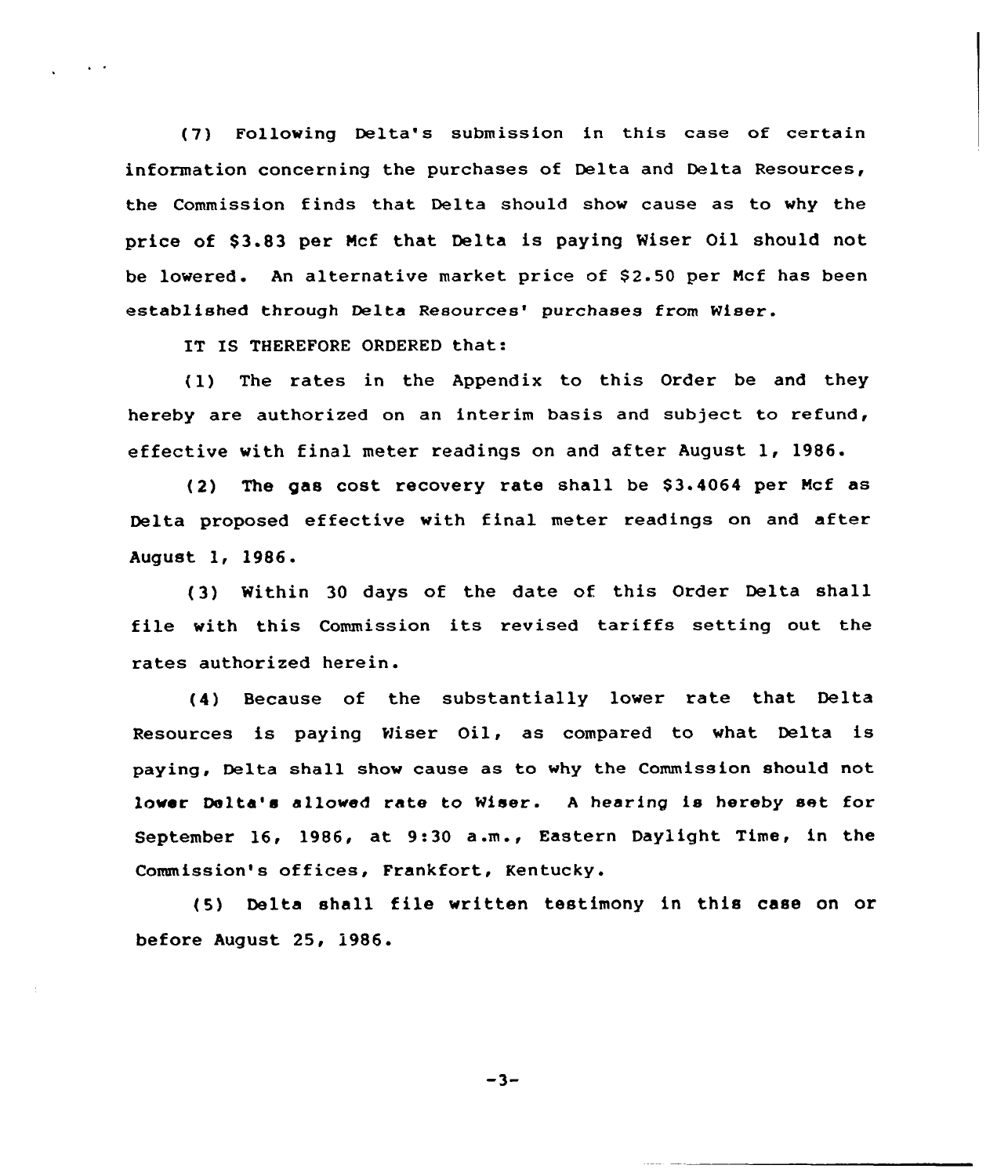Done at Frankfort, Kentucky, this 28th day of July, 1986.

PUBLIC SERVICE CONNISSION

Ruhard D. Homan

Vice Chairman

William missioner

ATTEST .

Executive Director